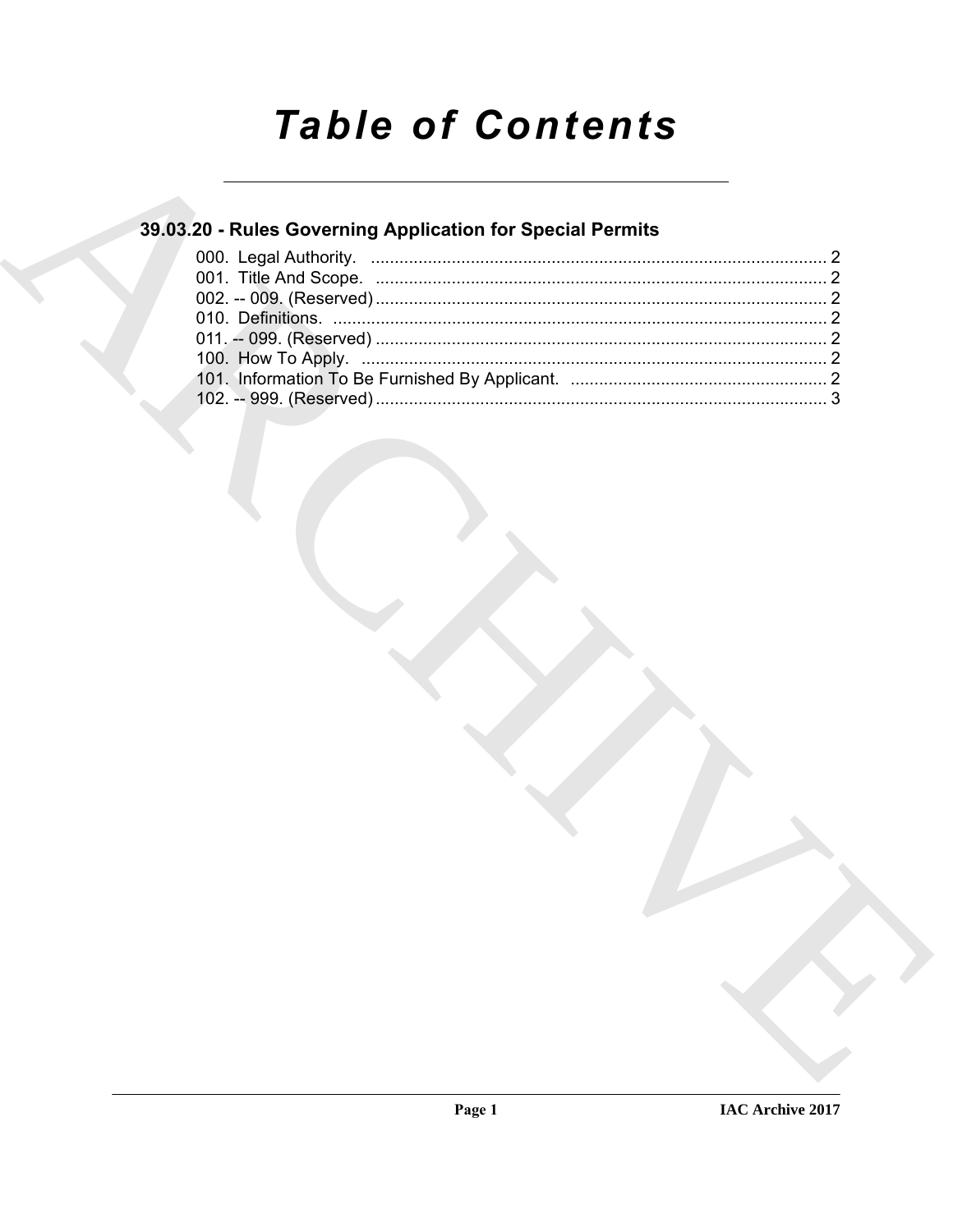#### **IDAPA 39 TITLE 03 CHAPTER 20**

#### **39.03.20 - RULES GOVERNING APPLICATION FOR SPECIAL PERMITS**

#### <span id="page-1-1"></span><span id="page-1-0"></span>**000. LEGAL AUTHORITY.**

#### <span id="page-1-2"></span>**001. TITLE AND SCOPE.**

#### <span id="page-1-8"></span><span id="page-1-4"></span><span id="page-1-3"></span>**002. -- 009. (RESERVED)**

#### <span id="page-1-5"></span>**011. -- 099. (RESERVED)**

#### <span id="page-1-9"></span><span id="page-1-6"></span>**100. HOW TO APPLY.**

#### <span id="page-1-10"></span><span id="page-1-7"></span>**101. INFORMATION TO BE FURNISHED BY APPLICANT.**

<span id="page-1-22"></span><span id="page-1-21"></span><span id="page-1-20"></span><span id="page-1-19"></span><span id="page-1-18"></span><span id="page-1-17"></span><span id="page-1-16"></span><span id="page-1-15"></span><span id="page-1-14"></span><span id="page-1-13"></span><span id="page-1-12"></span><span id="page-1-11"></span>

|     | Name. Name of owner, operator, or lessee of vehicle or vehicles concerned. | $(10-2-89)$ |
|-----|----------------------------------------------------------------------------|-------------|
| 02. | Description of Load. Manufacturer, model number, etc.                      | $(10-2-89)$ |
|     | .                                                                          |             |

| <b>CHAPTER 20</b>                   |                                                                                                                                                                                                                                                                                                                                                                                                                                                                                                      |             |  |  |  |  |
|-------------------------------------|------------------------------------------------------------------------------------------------------------------------------------------------------------------------------------------------------------------------------------------------------------------------------------------------------------------------------------------------------------------------------------------------------------------------------------------------------------------------------------------------------|-------------|--|--|--|--|
|                                     | 39.03.20 - RULES GOVERNING APPLICATION FOR SPECIAL PERMITS                                                                                                                                                                                                                                                                                                                                                                                                                                           |             |  |  |  |  |
| 000.                                | LEGAL AUTHORITY.<br>This rule, governing the movement of vehicles or loads which are in excess of the sizes or weights allowed by 49-<br>1001, 49-1002 or 49-1010, is adopted under the authority of Sections 40-312 and 49-1004, Idaho Code.                                                                                                                                                                                                                                                        | $(10-2-89)$ |  |  |  |  |
| 001.                                | TITLE AND SCOPE.<br>This rule states the information of how to obtain special permits.                                                                                                                                                                                                                                                                                                                                                                                                               | $(10-2-89)$ |  |  |  |  |
| $002. - 009.$                       | (RESERVED)                                                                                                                                                                                                                                                                                                                                                                                                                                                                                           |             |  |  |  |  |
| 010.                                | <b>DEFINITIONS.</b><br>Refer to IDAPA 39.03.01, "Rules Governing Definitions," for definitions of the terms used in this rule.                                                                                                                                                                                                                                                                                                                                                                       | $(10-2-89)$ |  |  |  |  |
| $011. - 099.$                       | (RESERVED)                                                                                                                                                                                                                                                                                                                                                                                                                                                                                           |             |  |  |  |  |
| 100.<br>submitted.                  | <b>HOW TO APPLY.</b><br>The Special Permit Form ITD-217 becomes a valid application when signed by the Permittee. A separate application<br>Form ITD-217C may be completed by the applicant from which the necessary information may be transferred to the<br>permit by the permit writer. Such applications on Form ITD-217C will usually be received through Ports of Entry and<br>applications may also be accepted by letter or by telephone provided all pertinent and necessary information is | $(10-2-89)$ |  |  |  |  |
| 101.                                | <b>INFORMATION TO BE FURNISHED BY APPLICANT.</b><br>Any application for a special permit shall provide for the submittal of all pertinent information required to establish<br>the necessity of the proposed movement and the requisite to an engineering determination of the feasibility of the<br>proposed movement. The following information shall be furnished:                                                                                                                                | $(10-2-89)$ |  |  |  |  |
| 01.                                 | Name. Name of owner, operator, or lessee of vehicle or vehicles concerned.                                                                                                                                                                                                                                                                                                                                                                                                                           | $(10-2-89)$ |  |  |  |  |
| 02.                                 | Description of Load. Manufacturer, model number, etc.                                                                                                                                                                                                                                                                                                                                                                                                                                                | $(10-2-89)$ |  |  |  |  |
| 03.                                 | Identification of Vehicles. License number, if registered, otherwise serial number, unit number.                                                                                                                                                                                                                                                                                                                                                                                                     | $(10-2-89)$ |  |  |  |  |
| 04.                                 | Weight. Licensed capacity of vehicles subject to registration, if overweight is involved. (10-2-89)                                                                                                                                                                                                                                                                                                                                                                                                  |             |  |  |  |  |
| 05.                                 | Axles. Number of axles, spacing between axles, number and size of tires.                                                                                                                                                                                                                                                                                                                                                                                                                             | $(10-2-89)$ |  |  |  |  |
| 06.                                 | Gross Weight. Gross weight, distribution of weight, overall dimensions.                                                                                                                                                                                                                                                                                                                                                                                                                              | $(10-2-89)$ |  |  |  |  |
| 07.                                 | Route. Point of origin and destination, preferred route by road number.                                                                                                                                                                                                                                                                                                                                                                                                                              | $(10-2-89)$ |  |  |  |  |
| 08.                                 | Start Date. Date of movement and days required.                                                                                                                                                                                                                                                                                                                                                                                                                                                      | $(10-2-89)$ |  |  |  |  |
| 09.<br>plate is used.               | If House Trailer. License number if privately owned, serial number if caravan permit or dealer                                                                                                                                                                                                                                                                                                                                                                                                       | $(10-2-89)$ |  |  |  |  |
| 10.                                 | Insurance. Evidence of insurance, if required.                                                                                                                                                                                                                                                                                                                                                                                                                                                       | $(10-2-89)$ |  |  |  |  |
| 11.                                 | Necessity. Necessity for movement.                                                                                                                                                                                                                                                                                                                                                                                                                                                                   | $(10-2-89)$ |  |  |  |  |
| 12.<br>other pertinent information. | Special Instructions. Special instructions regarding address to which permit is to be sent and any                                                                                                                                                                                                                                                                                                                                                                                                   | $(10-2-89)$ |  |  |  |  |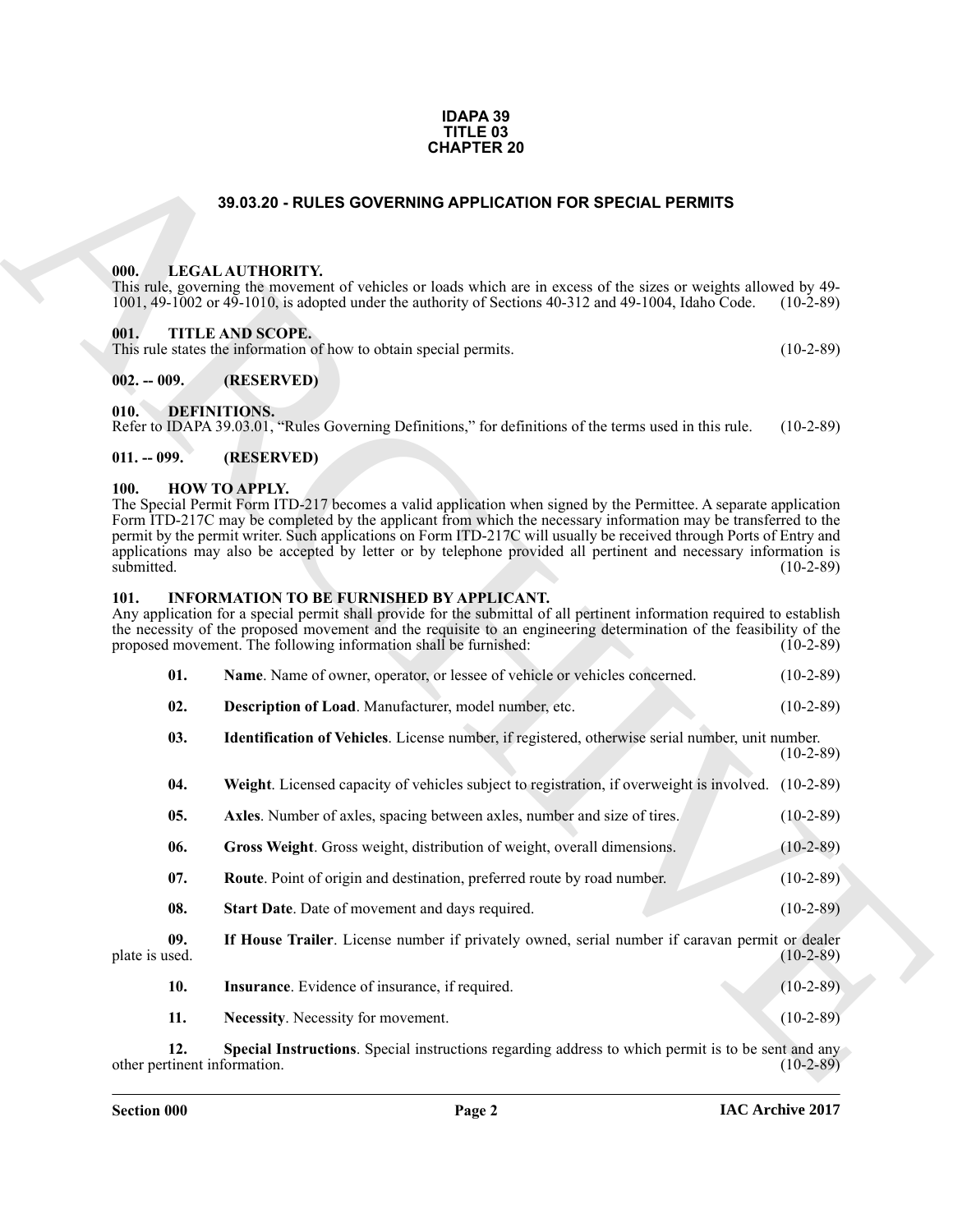<span id="page-2-2"></span><span id="page-2-1"></span><span id="page-2-0"></span>

|               | <b>Idaho Transportation Department</b>                                    | <b>Application for Special Permits</b> |             |
|---------------|---------------------------------------------------------------------------|----------------------------------------|-------------|
| 13.           | PUC Authority. Evidence of PUC authority, if required by PUC regulations. |                                        | $(10-2-89)$ |
| 14.           | Signature. Signature of applicant.                                        |                                        | $(10-2-89)$ |
| $102. - 999.$ | (RESERVED)                                                                |                                        |             |
|               |                                                                           |                                        |             |
|               |                                                                           |                                        |             |
|               |                                                                           |                                        |             |
|               |                                                                           |                                        |             |
|               |                                                                           |                                        |             |
|               |                                                                           |                                        |             |
|               |                                                                           |                                        |             |